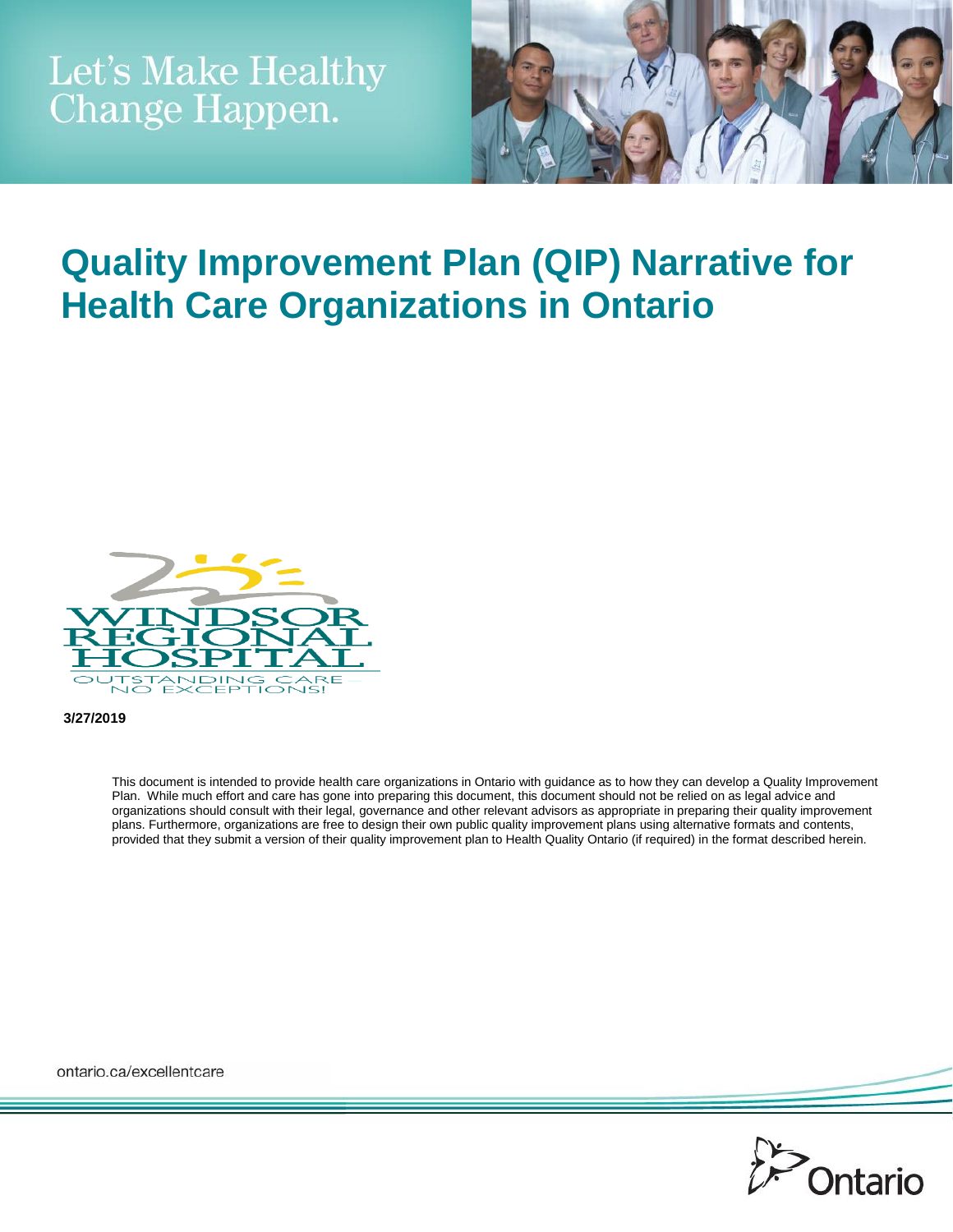### **Overview**

Message from President & CEO, David Musyj.

Windsor Regional Hospital's (WRH) 2019/2020 Quality Improvement Plan (QIP) continues to build on our Vision of Outstanding Care… No Exceptions! The QIP aligns with the Erie St. Clair Local Health Integrated Network (ESCLHIN) priorities, the Health Services Accountability Agreement (HSAA), Ministry of Health and Long Term Care, and Windsor Regional Hospital's Strategic Plan (2016-2020), which reflects the changing landscape of health care delivery and the continued pursuit of a new state-of-the art single site acute care hospital.

One of our strategic directions is To Strengthen the Culture of Patient Safety and Quality Care. The QIP is based on a comprehensive assessment of opportunities to improve quality and safety and reflects quality themes that support our vision for a high performing health care system. The QIP builds on the plan from previous years with the ongoing commitment to improve in areas that have been the focus of quality improvement. Moreover, this year's QIP focuses attention on areas that urgently require improvement across the province such as workplace violence and prevention and Emergency Department wait times.

The QIP reflects the overall mission to Deliver an Outstanding Patient Care Experience Driven by a Passionate Commitment to Excellence. The work of over 3900 staff, 516 physicians, and 613 volunteers demonstrates compassion, commitment and excellence in the pursuit of our vision.

It has been over five years since realignment and our goal remains – to ensure all patients have the same high quality experience. As the President & CEO, I made the commitment to our patients and staff, "At the end of the day, no matter what campus a patient steps onto, their experience will be the same – Outstanding!"

Our QIP reflects a commitment to optimizing and standardizing practices across our two large acute care sites allowing for consistent and continuous improvement efforts. The 2019/2020 QIP was vetted through various process improvement teams, the Executive team, the Patient and Caregiver Council, the Finance Committee, the Medical Advisory Committee (MAC), and the Quality of Care Committee, who made a recommendation to the Board of Directors for approval.

The 2019/20 QIP sets aggressive targets with planned improvement initiatives to build on the successful processes and best practices of previous years. The objectives identified in this year's QIP reflect a multiyear strategy that support the tenets of an operating model for our two acute care sites. This is important as we move forward with the planning for a new single site acute care hospital.

Windsor Regional Hospital is committed to making improvements in a substantial way, focusing on 10 indicators: 2 mandatory and 8 priority. The 19/20 QIP indicators include:

Mandatory Indicators

- Incidence of Workplace Violence
- Emergency Department Wait Time for Inpatient Bed

Priority Indicators

- Alternative Level of Care (ALC) Rate
- Average Number of Inpatients Receiving Care in Unconventional Spaces Per Day (new)

• Discharge Summary Sent from Hospital to Community Care Provider Within 48 hours of Discharge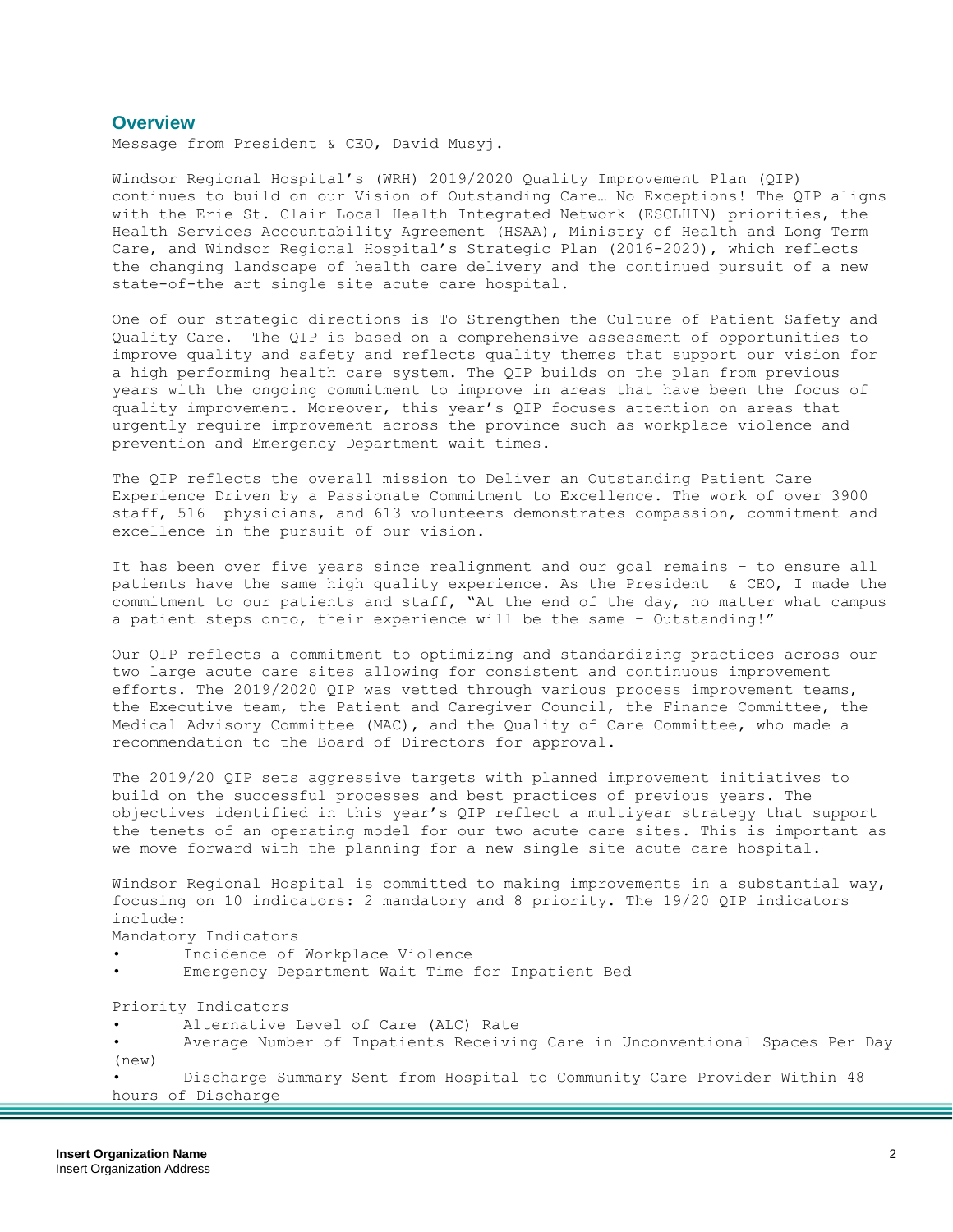• Patient Experience – Did You Receive Enough Information When You Left the Hospital?

• Percentage of Complaints acknowledged to the Individual Who Made a Complaint Within Five

- Business Days
- Documented Assessment of Needs for Palliative Care Patients
- Readmission Within 30 days for Mental Health and Addiction
- Medication Reconciliation at Discharge

These indicators are all transformational and measure important areas for quality improvement, cultivating and supporting a culture of quality within our organization. Our change ideas are intended to result in performance improvement stimulating new ways of thinking about how to improve quality. The QIP inspires conversation about quality among board members, senior leaders, physicians, individual clinicians, and front line staff. Performance improvements are achieved by collaboration among sectors, research of best practices, consultation and support with our health care partners, review of our own data, and most notably, feedback from staff, patients, and their families.

### **Describe your organization's greatest QI achievement from the past year**

Responsible stewardship combined with innovative thinking drives us to make the best use of limited resources and implement improvement strategies that drive value and effectiveness in the provision of health care for our community. WRH, like other acute care hospitals in the province this past year, experienced a surge in occupancy. This increased demand has often resulted in OR cancellations, patients admitted to unconventional and overflow areas, and a drain on our nursing resources. This past year, these challenges to patient care and patient flow were met with some significant positive influences as a result of the implementation of the Patient Flow Improvement Program in October 2017. While the focus of the patient flow improvement program was on Medicine, the benefits of standardizing processes and implementing improvement initiatives were felt across the organization.

A key aspect of the Patient Flow Improvement Program was the introduction of Command Centers located at both campuses, functioning as the central hub for systems communication, escalation and operational decision making from admission to discharge. The Command Centers are staffed with clinical and non-clinical staff. Three brief daily huddles (2 System Level and 1 Unit Level Patient Flow) occur to review the availability of beds, overall capacity, system level issues, and specific patient issues regarding discharge barriers and delays. Additionally, Assessment Bays located on all Medicine Units, introduced in October 2017, pull patients from the Emergency Department in a timely manner.

To further reduce wait times in the Emergency Department and respond to the issue of Hallway Medicine and patients awaiting a bed in unconventional spaces, WRH partnered with Emergency Medical Services (EMS) and Erie Shores Health Care (ESHC) to divert ambulances with patients assessed with minor complaints (CTAS 4 and 5) to low volume emergency departments. The three Emergency Departments (both sites at WRH and one at ESHC) and EMS are in communication throughout each day to redirect Emergency Department volume and ensure ambulances remain on the road to respond to calls in the community.

The results have been dramatic with respect to patients admitted and waiting in the Emergency Department as an Admit No Bed (ANB), and the time to an inpatient bed. All the elements of the Patient Flow Improvement Program: Command Center, System and Unit Patient Flow Huddles, Assessment Bays, Standardized Process, EMS diversion, etc. have led to positive results creating more capacity and reducing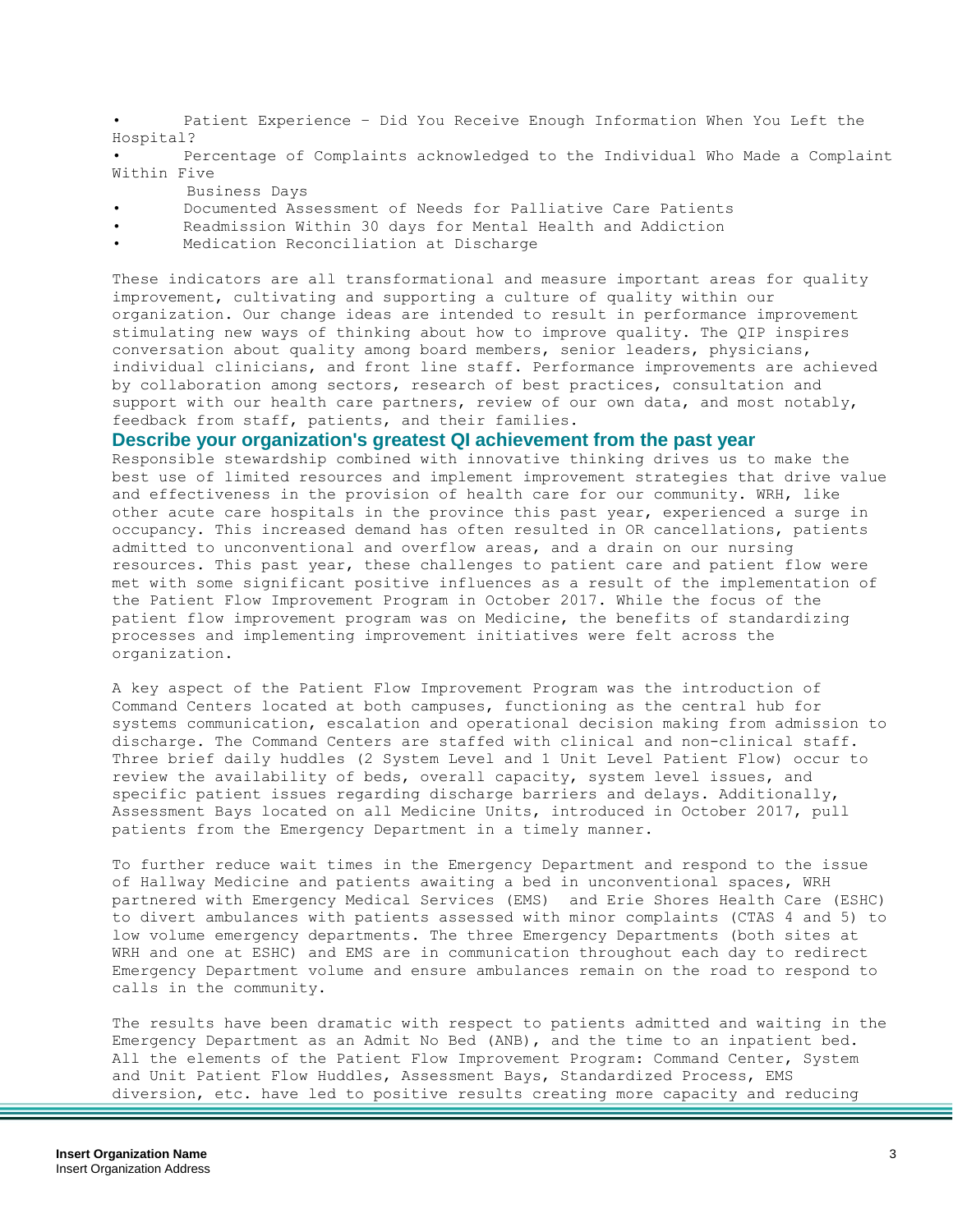wait times. The Patient Flow Improvement Program for the Surgery Program is scheduled to roll out in 2019.

Our Patient Flow Index focuses on 3 primary indicators – Admit No Bed at 7 am, ALC patients and Discharge by 1100. These indicators are a representation of patient flow across the organization with a steady improvement overall (see graph below entitled Patient Flow Index).

A revised Discharge Policy was introduced in 2016, bringing acute care and LHIN services together in a coordinated response to discharge planning. WRH has experienced a significant reduction in the number of patients designated as Alternate Level of Care (ALC)(see graph entitled ALC rate below), with an overall rate below the provincial and Erie St. Clair LHIN rate. The collaboration is ongoing with our community partners and the utilization of enhanced community service plans through the Erie St Clair LHIN and their providers with Intensive Hospital (IHH) to Home and IHH Rehabilitation services.

Opioids are at the center of a public health crisis in Ontario. A 2017 Health Quality Ontario report ranked the Erie St Clair LHIN as the highest LHIN (2015/2016) in the province for the number of people who filled an opioid prescription (18 per 100 people). Accurate data collection on overdoses is vital in evaluating this issue and in developing strategies for our community. In addition to reporting to CIHI identifying patients presenting to our Emergency Departments, when an opioid antidote is given and a positive response occurs, or, when an Emergency Department physician documents "opioid overdose", WRH is also working closely with EMS and the Windsor Essex County Health Unit to ensure that the reporting of incidents for patients admitted to the Emergency Department is accurate. Twice per month, hospital and public health officials validate the data to ensure its accuracy.

WRH is continuing to track Naloxone Administration as an indicator on our Corporate Patient Safety and Quality Scorecard. Naloxone - an opioid antagonist, is used for the complete or partial reversal of opioid overdose. If naloxone is removed from our automated medication dispensing system on a patient that received a narcotic within 6 hours, the chart is flagged and sent to the pharmacy department and the clinical area for review. If naloxone was administered because of the narcotic, the patient is included in the count. The intent is to identify situations where as an organization we could have made different decisions in the administration of narcotics from a medical/nursing perspective.

Quality Based Procedures (QBP) are a major area of focus for WRH as a source of revenue, they are reviewed and compared to benchmarks on an ongoing basis. A QBP Steering Committee acts as the executive champion to spearhead change management across the organization and provide oversight to project governance. In 2019/2020 we will continue to focus on achieving our QBP targets and maintaining the required quality outcomes. In 2019/2020 the QBP Pathway Improvement Plan will focus on 4 additional QBP's, in addition to the 10 focused on in previous years. They include:

### Wave 1 – 2017/2018

- Ischemic Stroke
- Congestive Heart Failure
- Hip Fracture
- Chronic Obstructive Pulmonary Disorder (COPD)
- Community Acquired Pneumonia

Wave 2 – 2018/2019

• TIA (Combined with Ischemic Stroke)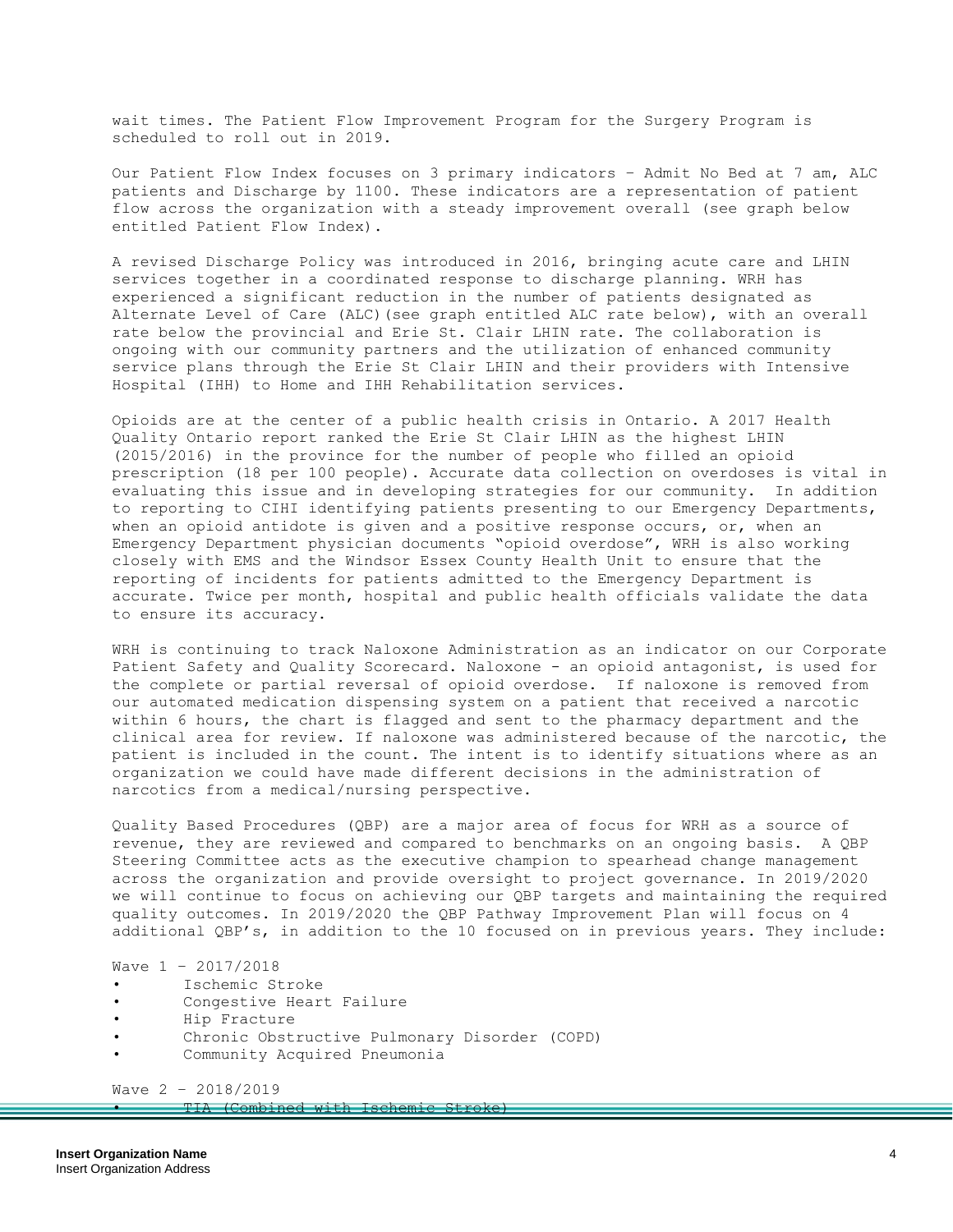- Hemorrhagic Stroke
- Hip Replacement
- Knee Replacement
- Knee Arthroscopy

Wave 3 – 2019/2020

- Breast
- Hysterectomy
- Prostatectomy
- Shoulder and reverse arthroplasty

By leveraging best practices, the Quality Based Procedures (QBP) Pathway Improvement project integrates and standardized Order Sets, Clinical Pathways and Patient Experience Pathways, to increase adoption by the care teams, patient and families. The project seeks to improve the patient experience and improve efficiency related to length of stay, cost per case, readmission rates, and improving and expanding on the current reporting structure.

The Standard Unit Team, supported by the Standardization and Optimization Program (SOP) develop and standardize processes to reduce or eliminate patient harm and improve performance. This is achieved by following 'best practices', creating an environment where the patient receives the same care at both campuses, and creating an environment where all nurses have the assurance that basic practices will reduce patient harm and these practices are known, understood and practiced by all medicine and surgical nurses. The 9 Standard Unit Bundles include: care rounds; inroom patient white boards; performance boards; shift to shift report, transfer of accountability; leadership rounding; safety huddles; comfort rounds and mobility.



**ALC Rate** 

\*Apr-Dec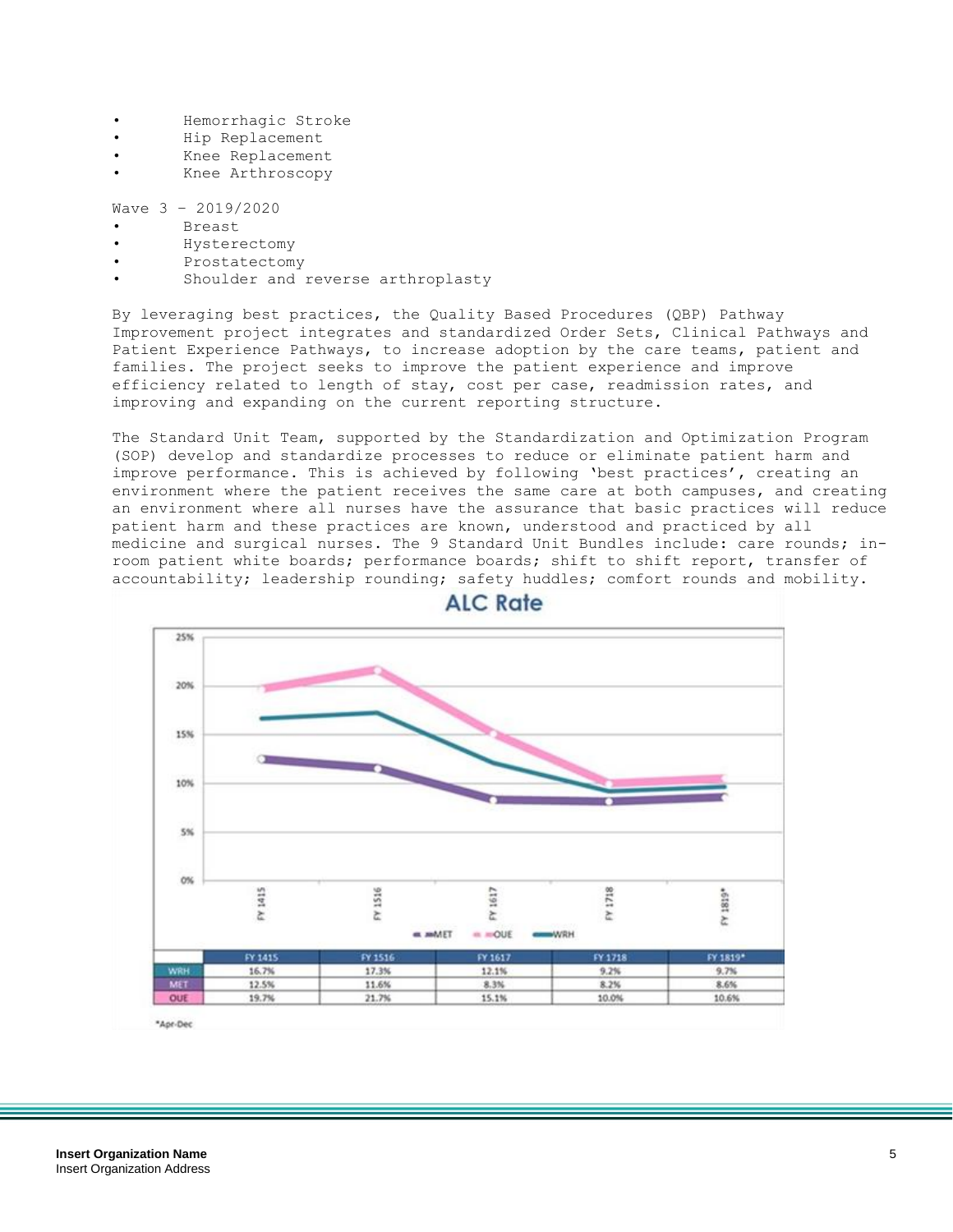## **Patient Flow Index**

Includes ANB at 7am, ALC patients and discharge by 11



### **Patient/client/resident partnering and relations**

Patient engagement is fundamental to the QIP's core objective of continually improving the care experience for our patients and their families. The Patient and Caregiver Council reviewed the QIP and provided feedback. The belief that partnerships among patients, families and health care providers are mutually beneficial to all parties is at the core of WRH's Patient and Caregiver Council (PCC). Involving patients and their families in the care provided is embedded in the culture at WRH. The Patient and Caregiver Council provide insight to professional staff, nurses, and other health care providers to ensure that the highest level of care is delivered.

The goals of the Council are:

- Improve patient safety and the delivery of quality of care;
- Promote improvements in processes and services;
- Enhance communication with patients among hospital personnel;
- Improve navigation through and within the health care system.

WRH standardization and optimization (SOP) team includes patients as an important part of their process improvement initiatives. Patients provide important input in areas such as: mapping sessions to identify current process gaps, opportunities to redesign processes to eliminate 'waste'; creating patient experience surveys for immediate feedback about process changes; redesigning patient education materials; attending hospital celebrations highlighting work done to date; sharing their involvement in newsletters / website / videos; and, testing new approaches through engagement in improvement team meetings.

When health care is perceived though the eyes of the patient and family and/or caregivers, research shows that the quality of care rises, costs decrease, provider satisfaction increases and the overall patient care experience improves. Patient satisfaction is one of the more difficult indicators to improve upon and can take years for an initiative focused on patient satisfaction to demonstrate improvement. It is important to consider both patient experience and patient satisfaction, and use the information gathered to design care and services that consistently and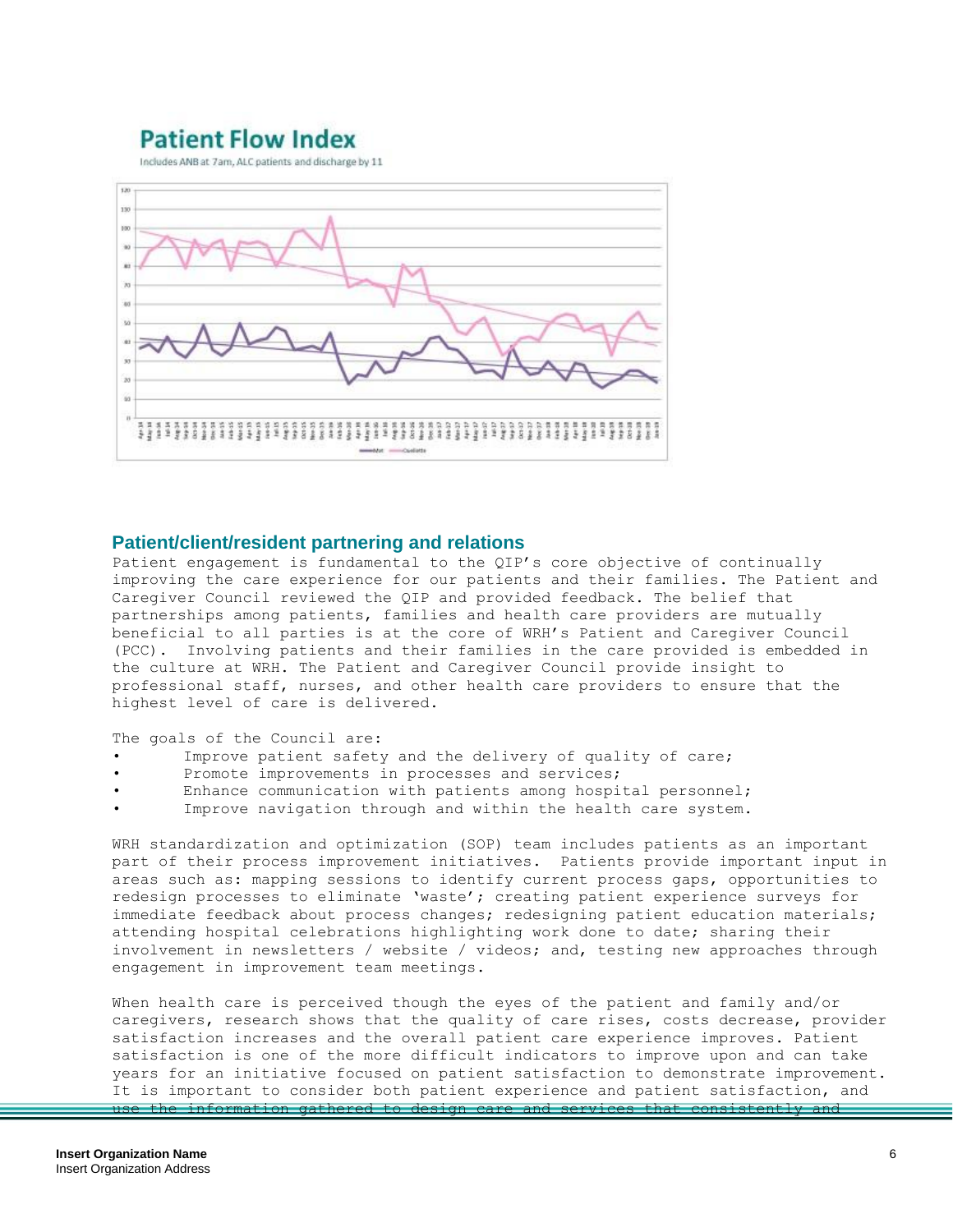reliably deliver an ideal patient experience. Patient satisfaction surveys were once the traditional method of filling out a paper based questionnaire and then mailing back the completed survey to NRC Health. In 2019/2020, we will continue to use an email version of our patient satisfaction surveys in addition to our traditional mailed survey, allowing patients to provide their email address at the time of admission.

The Patient Experience Task Force at WRH ensures that patient and caregiver knowledge, values, beliefs as well as cultural backgrounds are incorporated into care planning to help inform decision making. Health care equity focuses on the health system's ability to provide equitable health care services. In 2014, Windsor Regional Hospital collaborated with Henry Ford Health System in Detroit, Michigan, and implemented AIDET training. AIDET (Acknowledge, Introduce, Duration, Explanation and Thank you) is a program that teaches staff to communicate with patients and their families as they do with one another and to be sensitive to cultural/social differences and reinforcing communication with vulnerable populations. This valuable training continues today. Since its introduction, over 2100 front line staff, leadership team, volunteers, security and physicians have received this training.

Several other initiatives at WRH demonstrate our commitment to engaging our patients. Every patient admitted to the hospital receives a Welcome Letter from the President and CEO, where patients are welcomed and provided with my personal phone number. Of the phone calls received, the majority (over 90%) are from grateful patients wanting to share their stories of gratitude about the care and compassion they received.

Service Recovery is a program that strives to 'makes things right when they go wrong'. When services have failed, it is about doing what we can to satisfy our patients and their loved ones. Our patients have praised us for responding to their issues and resolving their complaints and concerns. Coffee cards, parking passes, etc. are provided to patients as tokens of our commitment to this endeavor. Our 'Well-Come Mat Program' continues to receive positive feedback from patients and their families across both sites of Windsor Regional Hospital. Volunteers visit every newly admitted patient to provide an orientation to the hospital, including information on patient directories, food services, parking, television services, and other patient related information.

Finally, the realignment of programs and services across Windsor's two acute care hospitals in 2013 provided the necessary first step toward the future of healthcare in our community and improved patient care with a new single site acute care hospital. For care to be truly patient centered, it must be coordinated, collaborative and integrated ensuring the right patient, receives the right care, at the right time. The realignment of services across acute and sub-acute provides greater integration between sectors. The goal is for healthcare in our community to operate within an integrated healthcare system that will help ensure that patients move from one care setting to another with fewer barriers. Healthcare is delivered by various providers including primary care, acute care hospitals, tertiary or subacute hospitals, long term care homes, public health and community health service providers. The realignment provided an opportunity for formalized connections to support coordinated and efficient care across the continuum for residents in the Erie St. Clair LHIN. In this community, partnerships continue to be forged to create a complete system of care that is inter-connected and works for every patient and reinforces government supported initiatives toward more community-based care changing the demands and requirements of the acute health care service delivery system.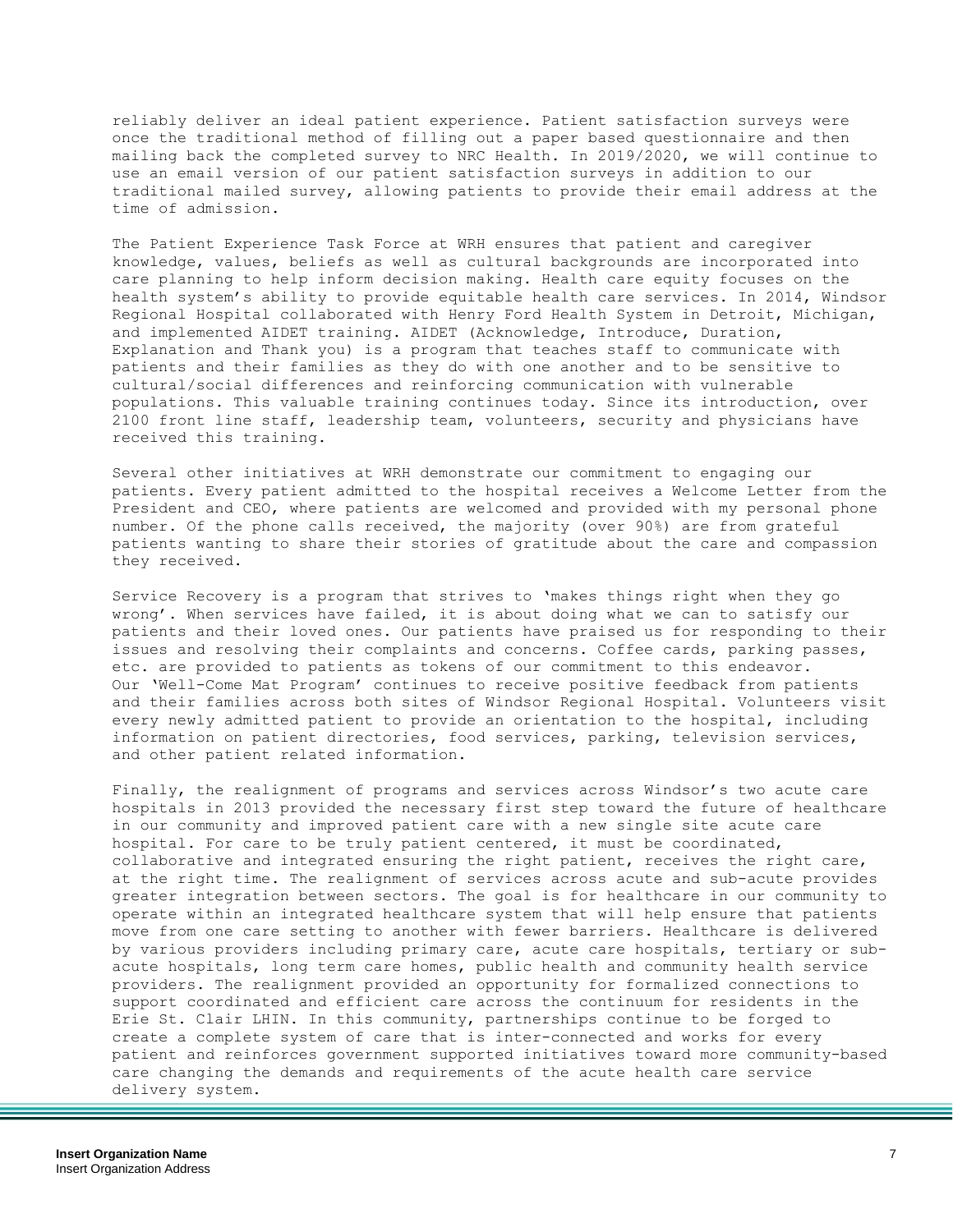### **Workplace Violence Prevention**

Windsor Regional Hospital has a zero tolerance approach to workplace violence and is committed to providing a safe, healthy and secure work environment where the dignity and worth of every person is respected. WRH's 'Creating a Safe Workplace' Program is comprised of policies and procedures that address violence and include: Creating a Safe Workplace, Code White/Management of Aggressive and/or Violent Individuals; Flagging Patient Behavior Policy; Intimate Partner/Domestic Violence Policy and the Professional Staff – Creating a Safer Workplace Policy. These policies in addition to de-escalation techniques are introduced at all Hospital Wide Orientation sessions and reinforced with the Safe Workplace mandatory e-learn for all staff.

The Safe Workplace Bundles are unit specific and focus on assessment, prevention, investigation, and debriefing, and utilize safety huddles and care rounds to communicate to staff in real time. Additionally, WRH created our own workplace violence risk management form. This electronic form utilizes our existing risk management software and provides an easy and accessible alerting system for all staff. Staff from selected high risk areas such as the Emergency Department, Mental Health and Security, receive Nonviolent Crisis Intervention Training. The training emphasizes early interventions and nonphysical methods for preventing or managing disruptive behavior. Additionally, at one of our acute care sites, all staff, leadership and physicians wear a personal safety device that is a pressure activated and sends an alert when protection is needed, so security will know who, where and when to send help when it is most needed.

This past year, the Emergency Department initiated the ED Patient/ Caregiver Survey for Patients with Autism. This assessment tool is reviewed with parents/caregivers of patients with autism when they present for treatment. It is designed with standard questions that provide a treatment plan with strategies to assist and manage patients when at risk of acting out or escalating while receiving treatment. The treatment plan is kept on hand within the ER for future admissions.

#### **Executive Compensation**

To achieve system-level performance senior leaders and the board established solid performance measures tied to the priorities in the QIP. As leaders, what we pay attention to, will get the attention of the entire organization. Ten (10) quality improvement indicators were selected for the performance based compensation and given a weighting. The indictors include:

- Hospital Standardized Mortality Ratio;
- 7 Day All Cause Readmission for Our 7 Focus QBP's;
- Inpatient Discharge by 1100;
- Medication Reconciliation at Discharge;
- Emergency Department Wait Time for an Inpatient Bed;
- Hospital Acquired Infection Rate;
- Overall Hand Hygiene Compliance (4 moments);
- Patient Falls with Injury for Admitted Patients;
- Alternative Level of Care (ALC) Rate;

Patient Experience -Did you receive enough information when you left the hospital?

The performance indicators are incorporated into the Board, Corporate, Program and Service Scorecards and updated weekly and/or monthly with ongoing monitoring.

In the first year of the QIP (2011), performance based compensation resulted in the non-union staff achieving 60% of the bonus. This increased to 70% in 2012, even though several targets stretched beyond regional and provincial targets. In 2013,